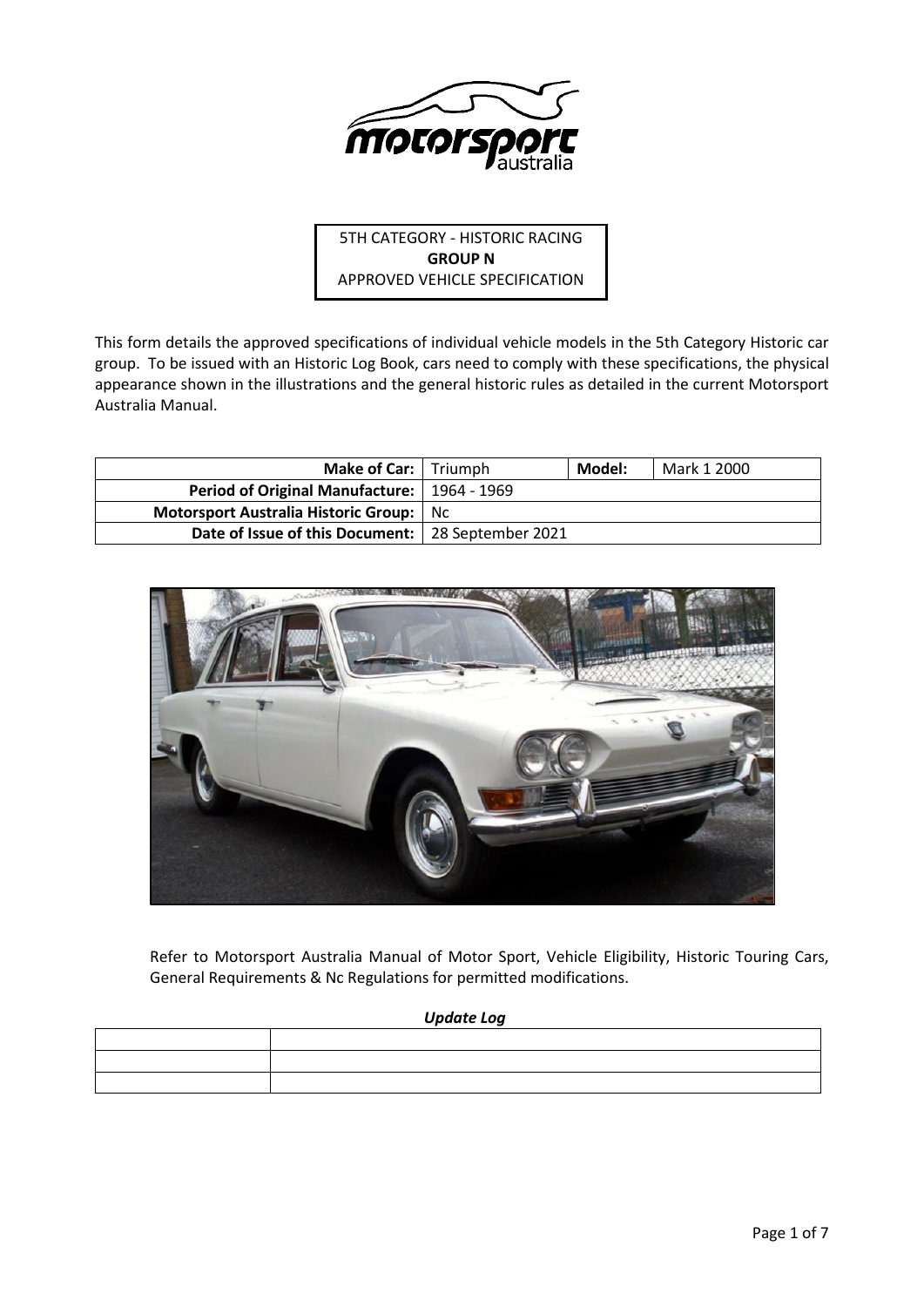## *1.1. CHASSIS*

| <b>Description:</b>             | Unitary construction |
|---------------------------------|----------------------|
| <b>Period of Manufacture:</b>   | $1964 - 1969$        |
| <b>Manufacturer:</b>            | Triumph/AMI          |
| <b>Chassis Number From:</b>     | N/A                  |
| <b>Chassis Number location:</b> | Engine bay           |
| Material:                       | Steel                |
| <b>Comments</b>                 | None                 |

### *1.2. FRONT SUSPENSION*

| <b>Description:</b>           | Independent - by McPherson strut |  |                        |     |
|-------------------------------|----------------------------------|--|------------------------|-----|
| <b>Spring Medium:</b>         | Coil                             |  |                        |     |
| <b>Damper Type:</b>           | Telescopic - Internal            |  | Adjustable:            | No. |
| Anti-sway bar:                | Fitted                           |  | Adjustable:            | No. |
| <b>Suspension adjustable:</b> | Method:<br>Yes                   |  | Caster, camber and toe |     |
| <b>Comments:</b>              | Refer Appendix A                 |  |                        |     |

# *1.3. REAR SUSPENSION*

| <b>Description:</b>           | Independent - Trailing Arms |  |               |     |
|-------------------------------|-----------------------------|--|---------------|-----|
| <b>Spring Medium:</b>         | Coil                        |  |               |     |
| Damper Type:                  | Telescopic                  |  | Adjustable:   | No  |
| Anti-sway bar:                | Not Fitted                  |  | Adjustable:   | N/A |
| <b>Suspension adjustable:</b> | Method:<br>Yes              |  | Spring height |     |
| <b>Comments:</b>              | Refer Appendix A            |  |               |     |

# *1.4. STEERING*

| $T$ vpe: | pinion<br><b>- -</b><br>dilü | Make: | --<br>riumph |
|----------|------------------------------|-------|--------------|
| Comments | None                         |       |              |

### *1.5. BRAKES*

|                               | <b>Front</b>     | Rear           |  |  |
|-------------------------------|------------------|----------------|--|--|
| Type:                         | Disc, solid      | Drum           |  |  |
| <b>Dimensions:</b>            | 248 mm x 12.6 mm | 228 mm x 44 mm |  |  |
| <b>Material of drum/disc:</b> | Cast iron        | Cast iron      |  |  |
| No. cylinders/pots per wheel: | Two              | One            |  |  |
| <b>Actuation:</b>             | Hydraulic        | Hydraulic      |  |  |
| <b>Caliper make:</b>          | Girlock          |                |  |  |
| <b>Caliper type:</b>          | Sliding          |                |  |  |
| <b>Material:</b>              | Cast iron        |                |  |  |
| <b>Master cylinder make:</b>  | Girlock          |                |  |  |
| Type:                         | Tandem           |                |  |  |
| <b>Adjustable bias:</b>       | No.              |                |  |  |
| <b>Servo Fitted:</b>          | Yes              |                |  |  |
| Comments:                     | None             |                |  |  |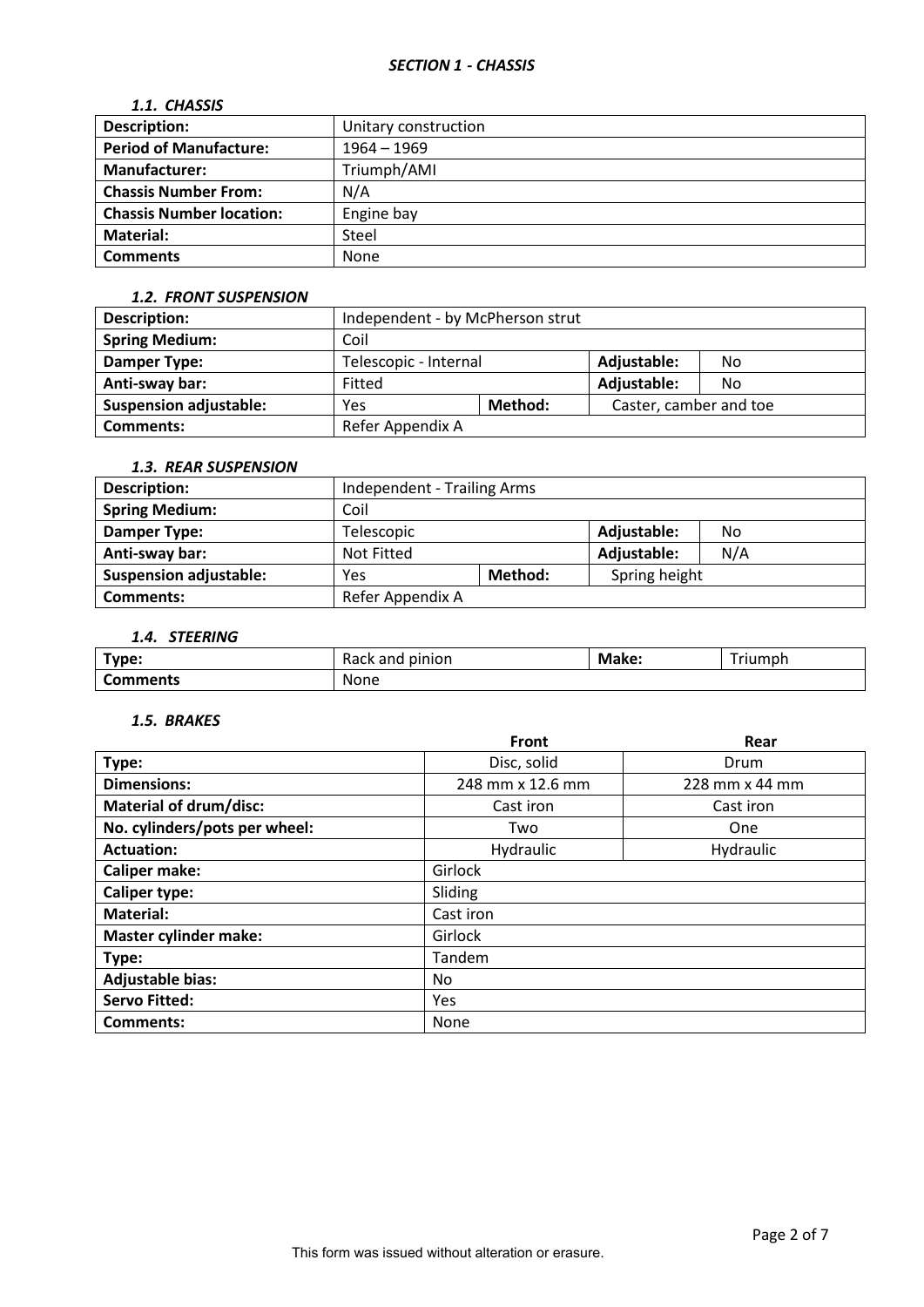# *2.1. ENGINE*

| Make:                           | Triumph                  |                         |         |
|---------------------------------|--------------------------|-------------------------|---------|
| Model:                          | 2000                     |                         |         |
| No. cylinders:                  | 6                        | <b>Configuration:</b>   | In-line |
| <b>Cylinder Block-material:</b> | Cast Iron                | <b>Two/Four Stroke:</b> | Four    |
| <b>Bore - Original:</b>         | 74.7mm                   | <b>Max allowed:</b>     | 76.2 mm |
| Stroke - original:              | 76 <sub>mm</sub>         | <b>Max allowed:</b>     | 76 mm   |
| Capacity - original:            | 1998 cc                  | <b>Max allowed:</b>     | 2080 cc |
| <b>Identifying marks:</b>       | First two letters are MB |                         |         |
| Cooling method:                 | Liquid                   |                         |         |
| <b>Comments:</b>                | None                     |                         |         |

### *2.2. CYLINDER HEAD*

| Make:                     | Triumph    |                     |              |          |       |
|---------------------------|------------|---------------------|--------------|----------|-------|
| No. of valves/cylinder:   | Two        | Inlet:              | One          | Exhaust: | One   |
| No. of ports total:       | Twelve     | Inlet:              | <b>Six</b>   | Exhaust: | Six   |
| No. of camshafts:         | One        | Location:           | <b>Block</b> | Drive:   | Chain |
| <b>Valve actuation:</b>   |            | Pushrod and rockers |              |          |       |
| Spark plugs/cylinder:     | <b>One</b> |                     |              |          |       |
| <b>Identifying marks:</b> | N/A        |                     |              |          |       |
| <b>Comments:</b>          | None       |                     |              |          |       |

# *2.3. LUBRICATION*

| Method:              | Wet sump | Oil tank location: | N/A |
|----------------------|----------|--------------------|-----|
| Dry sump pump type:  | N/A      | Location:          | N/A |
| Oil cooler standard: | No       | Location:          | N/A |
| Comments:            | None     |                    |     |

#### *2.4. IGNITION SYSTEM*

| Type:    | Points, coil and distributor              |
|----------|-------------------------------------------|
| Make:    | Lucas                                     |
| Comments | Breakerless electronic ignition permitted |

## *2.5. FUEL SYSTEM*

| <b>Carburettor Make:</b>    | SU    | Model: | HS4 |  |
|-----------------------------|-------|--------|-----|--|
| <b>Carburettor Number:</b>  | Two   |        |     |  |
| Size:                       | 1.5'' |        |     |  |
| <b>Fuel injection Make:</b> | N/A   | Type:  | N/A |  |
| Supercharged:               | No    | Type:  | N/A |  |
| Comments:                   | None  |        |     |  |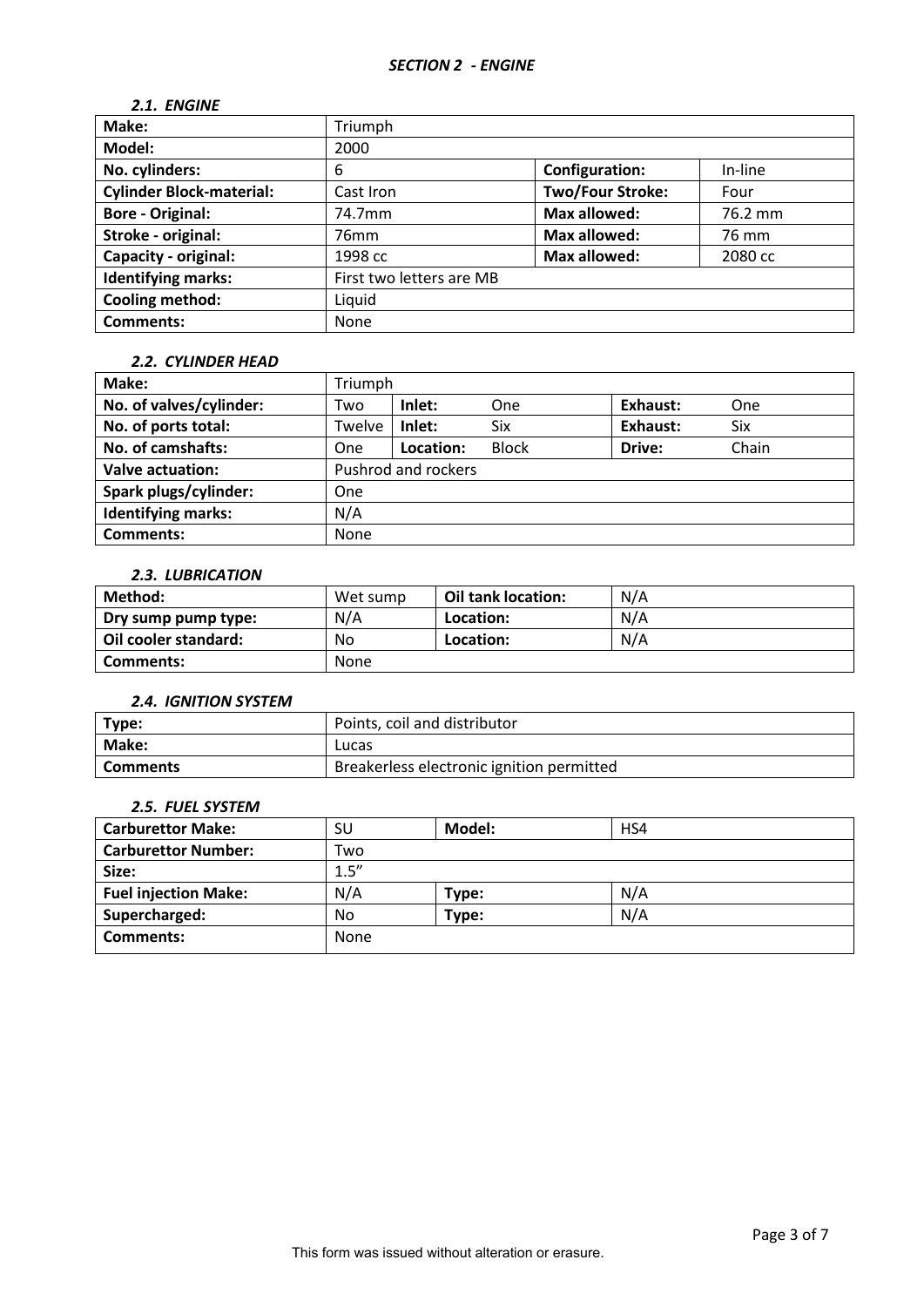### *SECTION 3 - TRANSMISSION*

### *3.1. CLUTCH*

| Make:             | Various   |
|-------------------|-----------|
| Type:             | Diaphragm |
| Diameter:         | 216 mm    |
| No. of Plates:    | One       |
| <b>Actuation:</b> | Hydraulic |
| <b>Comments:</b>  | None      |

### *3.2. TRANSMISSION*

| Type:                                | Synchromesh               |
|--------------------------------------|---------------------------|
| Make:                                | Triumph                   |
| <b>Gearbox location:</b>             | Behind engine             |
| No. forward speeds:                  | Four (overdrive optional) |
| <b>Gearchange type and location:</b> | H pattern floor mounted   |
| Case material:                       | Cast iron                 |
| <b>Identifying marks:</b>            | N/A                       |
| Comments:                            | <b>None</b>               |

## *3.3. FINAL DRIVE*

| Make:              | Triumph      | Model: | N/A |
|--------------------|--------------|--------|-----|
| Type:              | Live axle    |        |     |
| <b>Ratios:</b>     | Various      |        |     |
| Differential type: | Hypoid bevel |        |     |
| Comments:          | <b>None</b>  |        |     |

# *3.4. TRANSMISSION SHAFTS (EXPOSED)*

| Number:      | Three                                                         |
|--------------|---------------------------------------------------------------|
| Location:    | Gearbox to final drive                                        |
| Description: | One open tail shaft, two halfshafts with slip joints          |
| Comments:    | Component substitution for rear hubs and half shafts allowed. |
|              | Refer Appendix B                                              |

## *3.5. WHEELS & TYRES*

| <b>Wheel type - Original:</b>  | Pressed disc              |            | <b>Material - Original:</b> | Steel             |  |
|--------------------------------|---------------------------|------------|-----------------------------|-------------------|--|
| Wheel type - Allowed:          | Steel                     |            | <b>Material - Allowed:</b>  | Steel             |  |
|                                | Alloy (period style)      |            |                             | Alloy             |  |
| <b>Fixture method:</b>         | Stud and nut              | No. studs: |                             | Four              |  |
| Wheel dia. & rim width         | <b>FRONT</b>              |            |                             | <b>REAR</b>       |  |
| Original:                      | $5'' \times 13''$         |            |                             | $5'' \times 13''$ |  |
| <b>Allowed</b>                 | $6'' \times 13''$         |            |                             | $6'' \times 13''$ |  |
| <b>Tyre Section:</b>           |                           |            |                             |                   |  |
| Allowed:                       | Refer approved tyre list. |            |                             |                   |  |
| <b>Aspect ratio - minimum:</b> | 60% minimum aspect ratio. |            |                             |                   |  |
| <b>Comments:</b>               | None                      |            |                             |                   |  |
|                                |                           |            |                             |                   |  |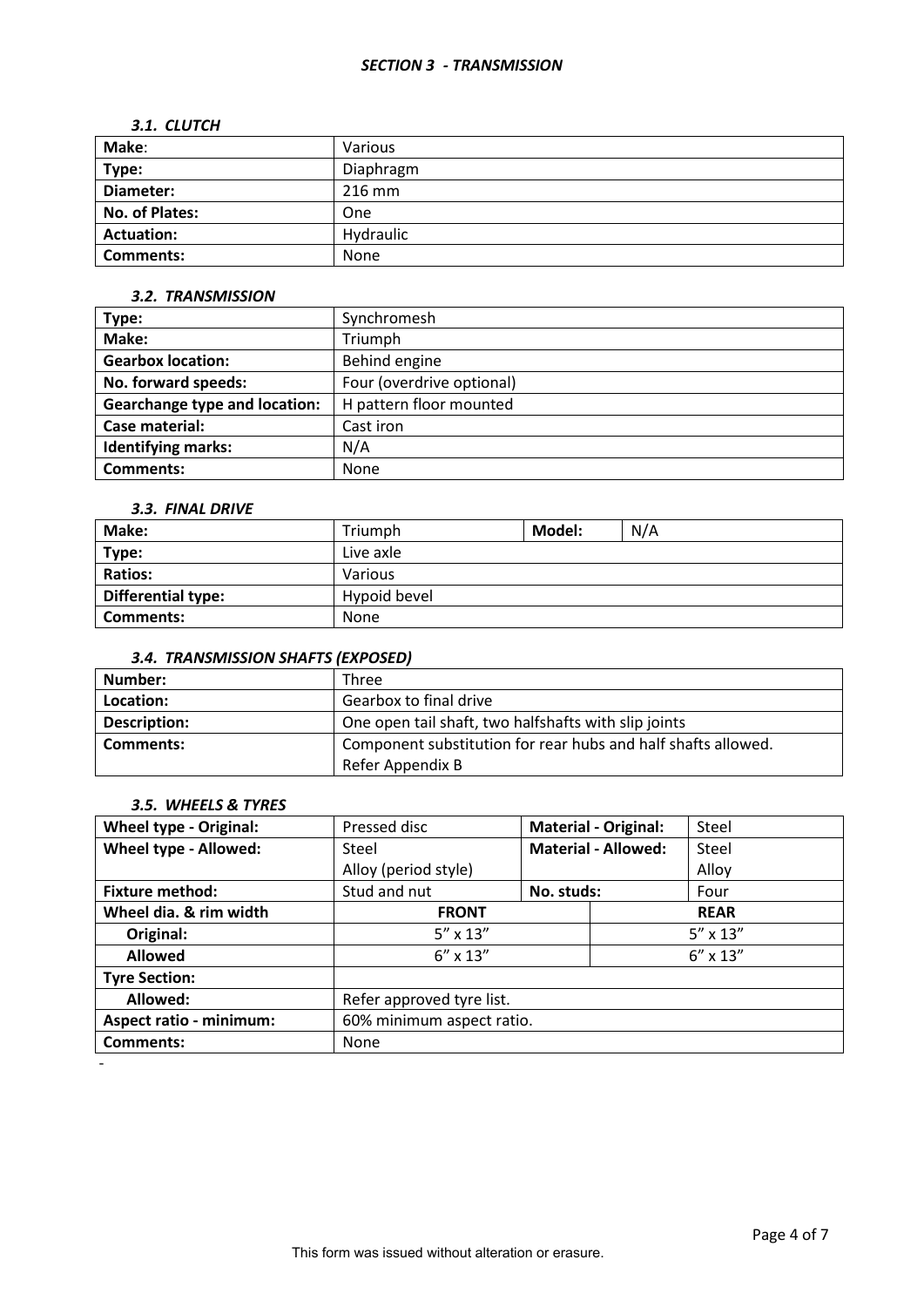#### *4.1. FUEL SYSTEM*

| <b>Tank Location:</b> | Under boot floor | Capacity: | 64 Litres |
|-----------------------|------------------|-----------|-----------|
| Fuel pump, type:      | Electric         | Make:     | Lucas     |
| Comments:             | <b>None</b>      |           |           |

#### *4.2. ELECTRICAL SYSTEM*

| Voltage:                 | $\sim$<br>∸ | <b>Alternator fitted:</b> | Alternator |
|--------------------------|-------------|---------------------------|------------|
| <b>Battery Location:</b> | Engine bay  |                           |            |
| Comments:                | None        |                           |            |

#### *4.3. BODYWORK*

| Type:            | Sedan       | <b>Material:</b> | Steel |
|------------------|-------------|------------------|-------|
| No. of seats:    | Five        | No. doors:       | Four  |
| <b>Comments:</b> | <b>None</b> |                  |       |

### *4.4. DIMENSIONS*

| <b>Track - Front:</b> | 1330 mm | <b>Rear:</b>           | 1340 mm |
|-----------------------|---------|------------------------|---------|
| Wheelbase:            | 2690 mm | <b>Overall length:</b> | 4419 mm |
| Dry weight:           | 1200 kg |                        |         |
| Comments:             | None    |                        |         |

## *4.5. SAFETY EQUIPMENT*

Refer applicable Group Regulations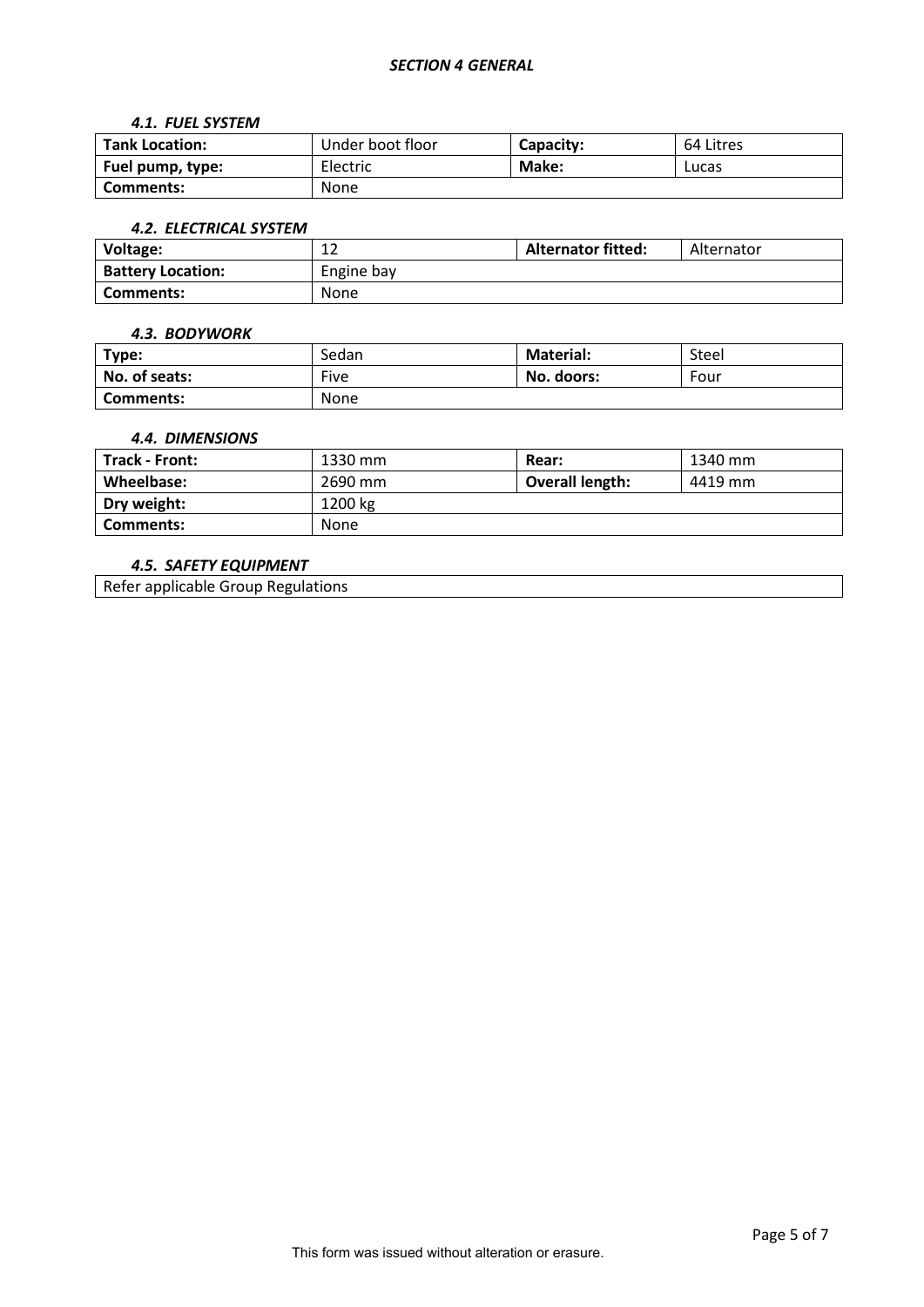# *Appendix A*

# *Suspension*

# *Front*

Spring height adjustment permitted.

## *Rear*

Spring height adjustment permitted.